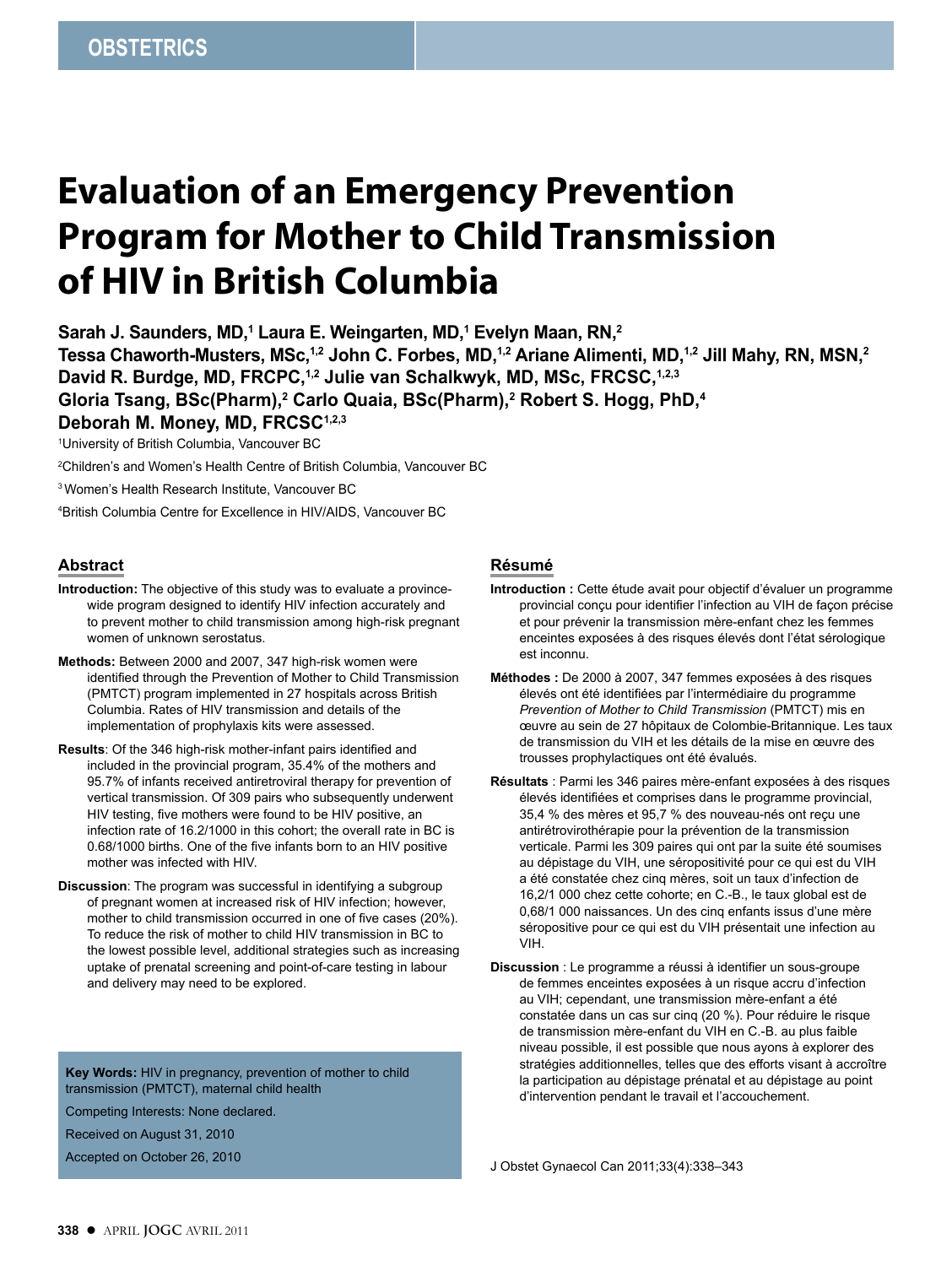#### **INTRODUCTION**

It is estimated that nearly 30% of people infected with<br>human immunodeficiency virus in Canada are unaware  $\mathsf{T}$ t is estimated that nearly 30% of people infected with that they are infected.<sup>1</sup> It is particularly important to know the HIV status of pregnant women, both for their own health and for preventing the transmission of HIV to their infant. In the absence of preventive interventions, the transmission rate of HIV from mother to child during pregnancy, delivery, or breastfeeding ranges from 15% to 40%.<sup>2</sup> Since 1994, the widespread use of antenatal, intrapartum, and neonatal antiretroviral therapy in developed countries, including Canada, has dramatically reduced this risk.3,4 With the advent of highly active antiretroviral therapy, it is now possible to suppress maternal viral loads to undetectable levels, allowing for vaginal delivery and vertical transmission rates of less than  $2\%$  in non-breastfeeding women.<sup>5-7</sup>

In British Columbia, HIV testing has been recommended as a routine component of antenatal care since 1994, and remarkable progress has been made in the last decade in identifying and managing HIV-positive pregnancies and preventing mother to child transmission.<sup>8,9</sup> Ogilvie and colleagues reported that approximately 83% of pregnant women in the province underwent prenatal HIV testing in 2003/2004.10 All pregnant women known to be HIV positive in the province have access to a comprehensive program of HIV care, including expert consultation and administration of appropriate HAART regimens from the Oak Tree Clinic,<sup>11</sup> a tertiary referral centre for HIV-positive women and their children located at the Children's and Women's Health Centre of British Columbia. Since 1995, there has not been a single case of mother to child HIV transmission among the 401 singleton births to BC women engaged in HIV care at the Oak Tree Clinic.12

However, mother to child transmission of HIV still occurs, primarily among pregnant women who have not received adequate antiretroviral therapy.<sup>6</sup> In many cases this is because these pregnant women have not been identified as HIV positive for several reasons: women may opt-

## **ABBREVIATIONS**

| HAART      | highly active antiretroviral therapy                    |
|------------|---------------------------------------------------------|
| MTC        | mother to child                                         |
| <b>NVP</b> | nevirapine                                              |
| <b>PCR</b> | polymerase chain reaction                               |
| ZDV        | zidovudine                                              |
|            | <b>PMTCT</b> Prevention of Mother to Child Transmission |

out of antenatal HIV testing, may not undergo prenatal testing due to limited or no prenatal care, or may acquire the infection or seroconvert in late pregnancy, after initially testing negative.13–15 The emergency Prevention of Mother to Child Transmission program was implemented in BC to identify and treat pregnant women who fall into these categories, using proven methods to prevent mother to child transmission of HIV. The BC PMTCT program, the first of its kind in Canada, coordinates the distribution, provision, and follow-up of short course prophylactic antiretroviral treatment for mother–infant pairs to 27 of the 53 obstetrical facilities across the province.<sup>16</sup>

The goal of this study was to evaluate the PMTCT program and its role in preventing vertical transmission of HIV over the years 2000 to 2007. Specific objectives were to describe the implementation and use of PMTCT kits, the characteristics of the population that accessed the kits, and the associated vertical transmission rates. To date, there have been very few published reports from developed countries, including Canada, evaluating PMTCT programs that provide antiretroviral treatment or prophylaxis to pregnant women with unknown or undocumented HIV serostatus. Ongoing evaluation of these initiatives is essential for the development of comprehensive prevention strategies to minimize vertical HIV transmission in BC, Canada, and beyond.

# **METHODS**

We conducted a retrospective review of all mother-infant pairs with unknown HIV status at delivery who received peripartum prophylactic antiretroviral therapy as part of the emergency PMTCT program between September 1, 2000 and December 31, 2007. The emergency PMTCT program was initiated in September 2000 and now includes 27 hospitals across BC, with inclusion in the program based on geographic location and delivery volumes. Initially, 14 hospitals with more than 1000 deliveries per year were included in the program. In 2001 an additional 13 hospitals with more than 250 deliveries per year were added.

The program is a result of collaboration between the Centre for Excellence in HIV/AIDS Drug Treatment Program, housed at St. Paul's Hospital, Vancouver BC, and the Women and Family HIV Centre (Oak Tree Clinic), based at the Children's and Women's Health Centre of BC, also in Vancouver. The Drug Treatment Program oversees the centralized distribution of all antiretroviral agents to HIV positive individuals in BC. The Oak Tree Clinic coordinates clinical care and conducts surveillance of all births to HIVpositive women in BC. There is currently no enveloped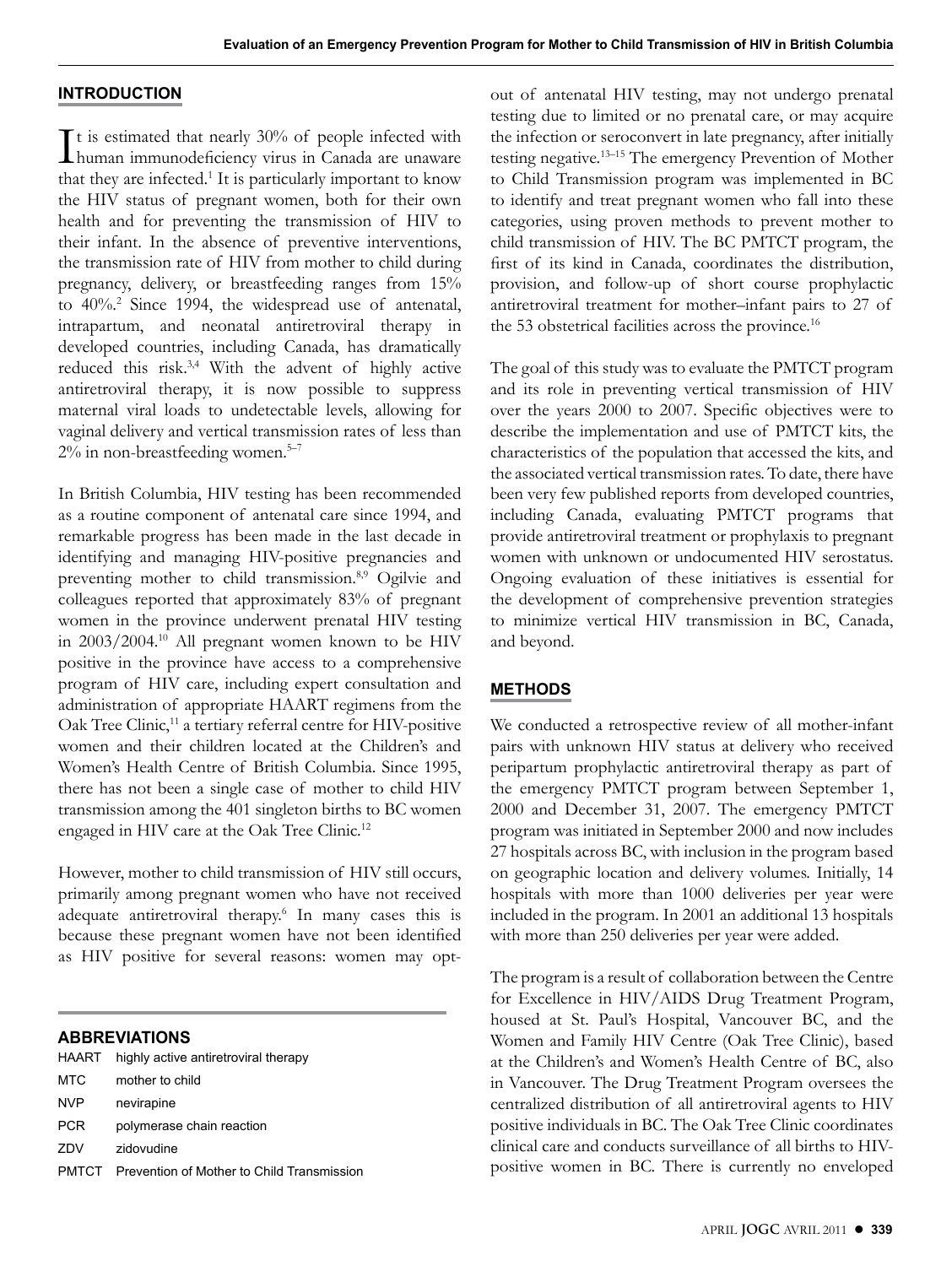| Characteristics of the five HIV positive mothers      |                   |                  |                           |                     |  |
|-------------------------------------------------------|-------------------|------------------|---------------------------|---------------------|--|
|                                                       |                   | Intrapartum ARVs |                           |                     |  |
| Risk factors                                          | Mode of delivery  | to mother        | ARVs to infant            | Infant's HIV status |  |
| Drug use, sex trade work                              | Vaginal           | ZDV              | $ZDV \times 5$ days,* NVP | Positive            |  |
| Injection drug use, high-risk<br>partner              | Vaginal           | None             | ZDV. NVP                  | Negative            |  |
| Injection drug use                                    | Caesarean section | ZDV. NVP         | ZDV, NVP                  | Negative            |  |
| In correctional services                              | Caesarean section | ZDV. NVP         | ZDV. NVP                  | Negative            |  |
| Injection drug use                                    | Vaginal           | None             | ZDV. NVP                  | Negative            |  |
| ARV: antiretroviral; ZDV: zidovudine; NVP: nevirapine |                   |                  |                           |                     |  |
| *Discontinued when infant tested HIV positive         |                   |                  |                           |                     |  |

funding for the PMTCT program; it is supported through the Oak Tree Clinic and Drug Treatment Program's base operational funding.

PMTCT kits containing intrapartum adult antiretroviral drugs, postpartum pediatric antiretroviral drugs, protocols for use of the prophylactic antiretrovirals, and requisitions for HIV testing were distributed to participating hospitals. Kits also included forms to order a replacement kit, which included a section to report additional information about kit implementation and maternal risk factor profiles.

Risk factor assessment in women presenting for delivery with unknown HIV status was performed by local health care providers. Distributed with the PMTCT kits were preprinted checklists of the criteria for identifying individuals at high risk of HIV infection, a web address on which further guidelines could be found, and a telephone number for expert advice from Oak Tree Clinic personnel.<sup>17</sup> Onsite training for assessing risk was not provided to local health care providers because of the dispersed nature of the program across the province. Women were deemed at high risk if they self-identified as being at high risk for HIV infection, had a history of using injection drugs with needle sharing, had a sexual partner involved in highrisk activities, or had a sexual partner known to be HIV positive. High-risk women and their infants were assumed to be potentially HIV positive and eligible for the PMTCT program. Attending physicians or midwives then counselled these women on their risk of HIV infection, the nature and timing of HIV testing, and the schedule and side effects of antiretroviral medications. The PMTCT testing protocol recommended that high-risk women be tested for HIV infection using both HIV-PCR and enzyme immunoassay tests. Point-of-care test kits were not available for use during this study period.

At the time of this study, the PMTCT prophylaxis protocol recommended the following for women in labour: a single oral dose of 200 mg NVP plus intravenous ZDV administered with a loading dose of 2 mg/kg over 1 hour, followed by an infusion of 1 mg/kg/hour until the umbilical cord was clamped. The protocol for infants born to an eligible mother comprised administration of a single 2 mg/kg dose of oral NVP and an oral regimen of ZDV at a dose of 2 mg/kg every 6 hours for up to 6 weeks. For infants who could not tolerate oral medications, intravenous ZDV was advised at a dosage of 1.5 mg/kg.<sup>6</sup> Each time a kit was used, the centre was instructed to contact the multidisciplinary care team at the Oak Tree Clinic, who would follow up with the mother and infant. If maternal HIV serology and HIV-PCR indicated that the mother was HIV negative, infant ZDV prophylaxis was immediately discontinued in consultation with pediatric HIV specialists. For infants of HIV-positive mothers, further follow-up and testing was provided, and newly diagnosed HIVpositive women were referred to the Oak Tree Clinic for HIV care in the postpartum period. Funding for travel to these appointments was covered as needed by the provincial Travel Assistance Program, and further care was typically shared with the woman's and infant's local health care providers.

This study was a retrospective review of the data available from PMTCT kit replacement forms, which were submitted to the coordinating centre each time an emergency prophylaxis kit was used at a participating hospital. Data collected on these forms included basic demographic and clinical information such as HIV risk factors, pregnancy outcome, mode of delivery, use of antiretroviral drugs at delivery, use of antiretroviral drugs for the neonate, and HIV status of the mother and neonate.

Ethics approval for the study was provided by the BC Women's Hospital and Health Centre Research Review Committee and the University of British Columbia Clinical Research Ethics Board.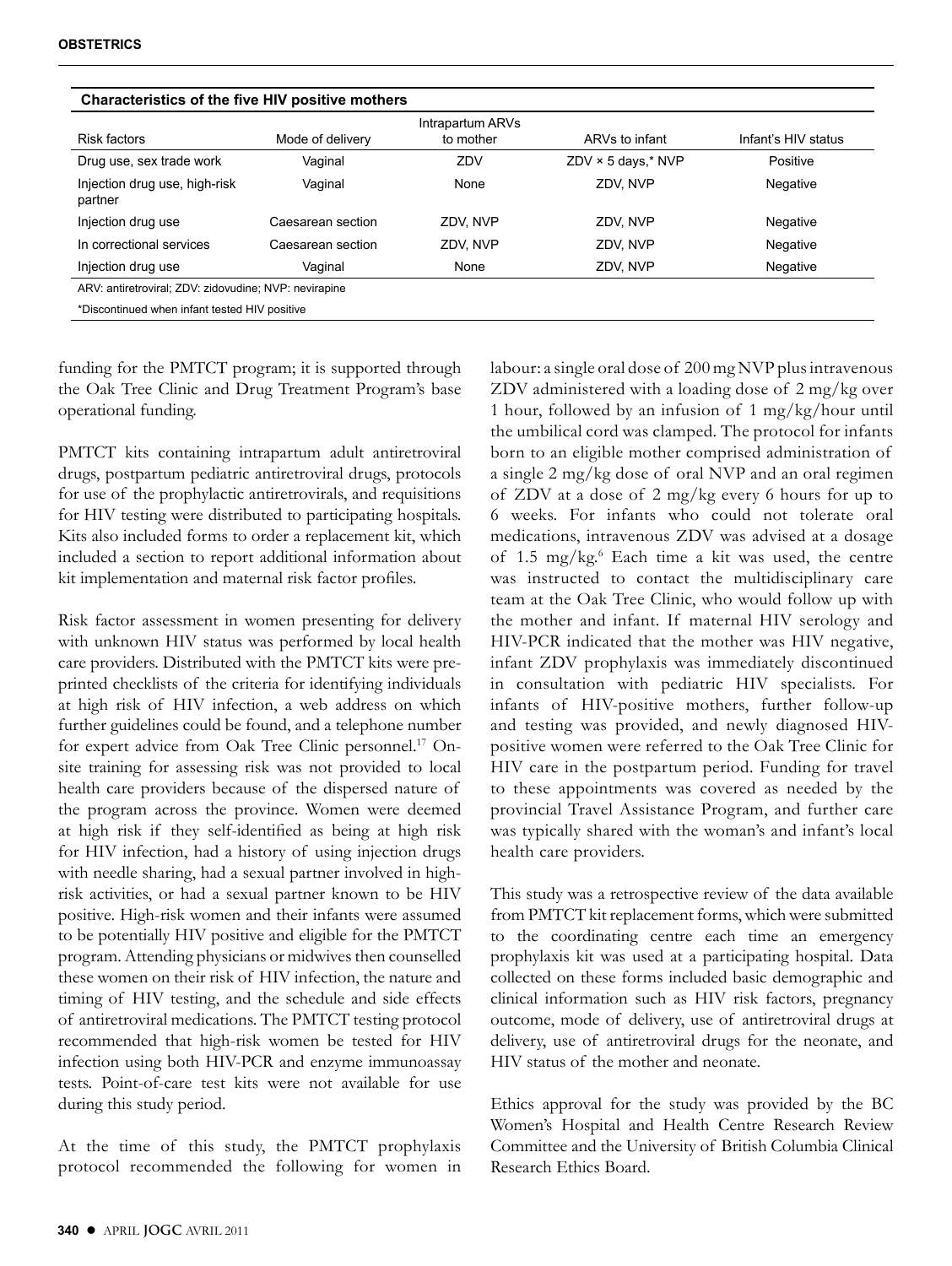# **RESULTS**

A total of 350 emergency PMTCT kits were used for women with unknown HIV status over the study period. This included three twin pregnancies and four instances of false labour in which antiretroviral drugs were administered but no birth was recorded during hospital admission. The average number of kits used per year was 49: six kits were used in 2000 (the program started in September), 40 in 2001, 56 in 2002, 39 in 2003, 52 in 2004, 41 in 2005, 45 in 2006, and 70 in 2007 (date of use was unknown for one kit). Kits were used by all health authorities in the province, and most kits, with site identified, were used by the Provincial Health Services Authority ( $n = 146$ ), which includes BC Women's Hospital and Health Centre (the location of the Oak Tree Clinic), followed by the Fraser ( $n = 93$ ), Vancouver Coastal  $(n = 46)$ , Vancouver Island  $(n = 34)$ , Interior  $(n = 19)$ , and Northern ( $n = 7$ ) Health Authorities.

Of the 347 pregnant women identified, the mean age at delivery was 28 years (range 15 to 42). Risk factors were documented for a subgroup of 169 women: 57% reported injection drug use (n = 96), 41% other drug use (n = 69), 17% sex trade work ( $n = 28$ ), 14% hepatitis C infection  $(n = 24)$ , and 8% had an HIV positive partner  $(n = 14)$ . Approximately 17% of women reported multiple risk factors ( $n = 60$ ).

Overall, 35.4% of the 347 women received intrapartum antiretroviral prophylaxis ( $n = 123$ ), with 26.5% receiving both ZDV and NVP ( $n = 92$ ), 6.0% receiving only ZDV  $(n = 21)$ , and 2.9% receiving only NVP  $(n = 10)$ . In contrast, 95.7% of the 346 infants received antiretroviral prophylaxis (n = 331): 85.3% received both ZDV and NVP  $(n = 295)$ , 9.2% received ZDV only  $(n = 32)$ , and 1.2% received NVP only  $(n = 4)$ . Results of follow-up testing were available for 89% of the 346 mother–infant pairs ( $n =$ 309), and five mothers were subsequently found to be HIV positive, yielding a maternal HIV infection rate of 16.2 per 1000 in this high-risk cohort. The clinical characteristics of these women who tested HIV positive are described in the Table. The five women identified as HIV positive through this program were representative of the high-risk population that enrolled in the PMTCT program, with three of five women reporting injection drug use, and four of five residing in Greater Vancouver. Of the five women who were HIV positive, one case of vertical transmission was documented, indicating a risk of mother to child transmission of approximately 20% despite emergency prophylaxis.

## **DISCUSSION**

The goal of this emergency prophylaxis program, as a supplement to the provincial treatment program for known HIV-positive pregnant women, is to identify women at high risk for HIV with unknown serostatus at delivery, and then to prevent potential MTC transmission of HIV by prophylactic treatment. Furthermore, identification of HIV-positive women through the PMTCT program promotes access to and engagement with comprehensive health care for both mother and child. This program was the first of its kind to be established in Canada, although a similar program (MaterniKit) has now been implemented in Ontario.18

Our results indicate that the program is effective in identifying pregnant women at high risk of HIV infection. The prevalence of HIV in the study cohort, 16.2 cases per 1000 women, is more than 20 times the background rate of HIV infection among pregnancies in BC that result in delivery (0.68 per 1000 births).<sup>12</sup> Geographic patterns in kit usage mirrored BC's population distribution, with all six health authorities represented.<sup>19</sup> The relatively high prevalence of injection drug use highlights BC's unique population and the need for appropriate and targeted interventions.20,21

Among the five women identified as HIV positive, there was one confirmed case of mother to child transmission. Given the small absolute number of HIV-infected women identified in this study, it is difficult to determine the overall effectiveness of the program in decreasing mother to child HIV transmission. The transmission rate in this cohort was 20%; in comparison, in the absence of any preventive intervention, HIV transmission risk during labour and delivery is approximately 25%.<sup>22</sup> While initiation of antiretroviral drug therapy in the late intrapartum period and to the neonate postpartum is less than ideal for prevention of mother to child transmission, it remains a key component of prevention programs because it can still reduce transmission risk by up to 50%.23 Clearly, it remains critical to identify HIV-positive pregnant women earlier in the prenatal period to maximize effectiveness of antiretroviral treatment and achieve transmission rates of less than 2%.

There were two major challenges associated with the PMTCT program. Most notably, many of the women identified as high risk did not receive the recommended prophylactic antiretroviral regimens. The PMTCT protocol recommended that mothers receive a single dose of oral NVP and intravenous ZDV until delivery. Only 35.4% of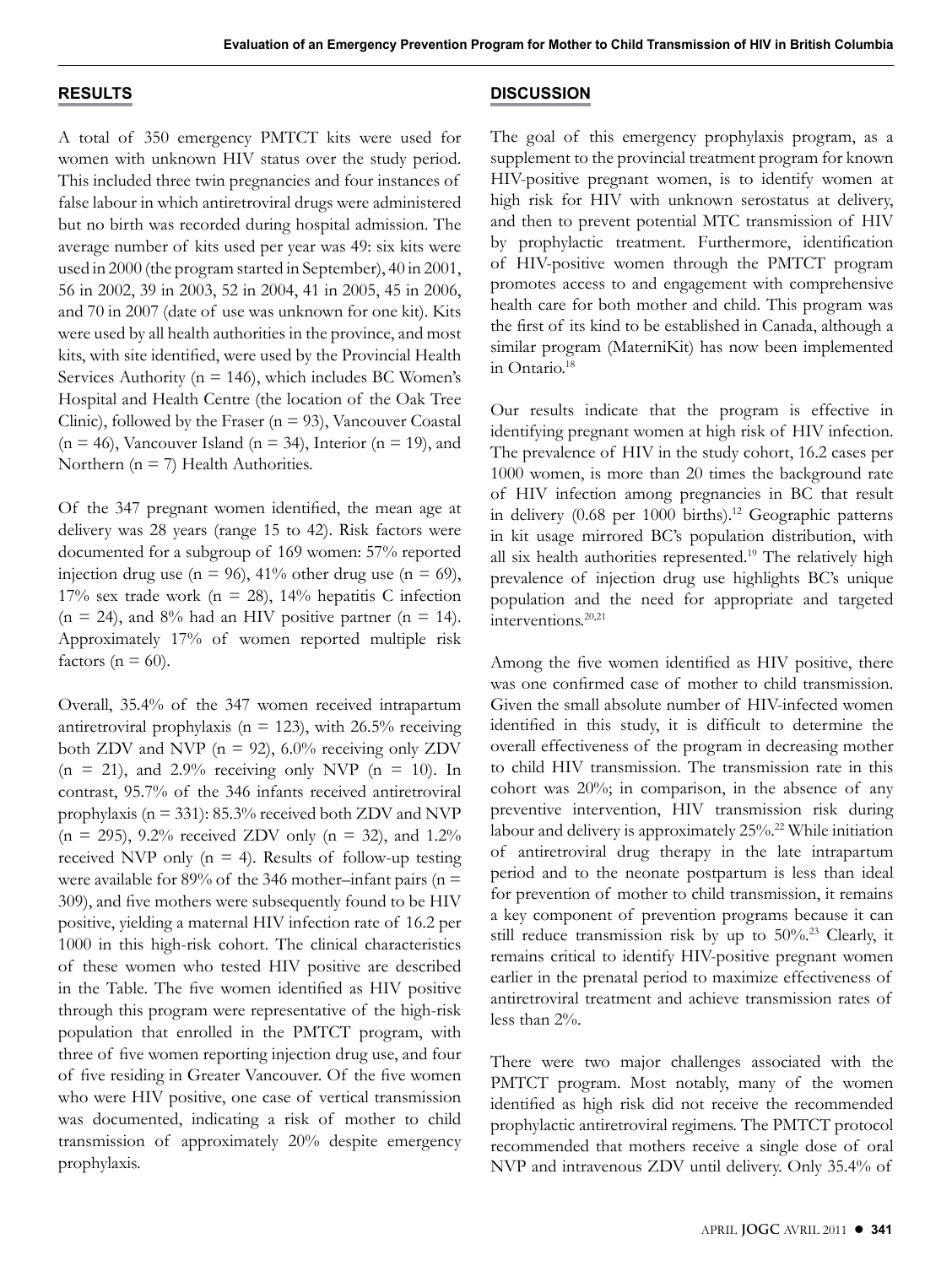mothers actually received antiretroviral therapy, and even fewer women (26.5%) received both ZDV and NVP as directed. Possible explanations for this are that women may have presented in late stages of labour or declined prophylaxis, or that care providers may have had insufficient time to assess risk, counsel women, and administer medications prior to delivery. This further emphasizes the need to increase uptake of prenatal HIV testing and care, and for risk assessment to be performed earlier in the pregnancy to ensure that optimal care is provided to pregnant women.

Another major challenge of the PMTCT program was that HIV test results were not reported for mother–infant pairs in all cases. A total of 37 mother–infant pairs (11% of the cohort) were lost to follow-up, meaning that local hospitals were not able to provide the Oak Tree Clinic with maternal or neonatal HIV test results, and that counselling, treatment, and care were not administered if required. The vertical transmission rate of 20% could potentially be under- or over-representative, given the unknown HIV status of these 37 mother–infant pairs.

It is difficult to determine the coverage of the PMTCT program because the denominator is not accurately known. Based on a prenatal screening rate of 83% in 2004, approximately 6800 women did not have an HIV test in that year as part of their prenatal panel. Therefore, over the eight-year study period, as many as 54 400 women may have presented at delivery with unknown HIV status, assuming that all those unscreened pregnancies resulted in a birth. This number undoubtedly includes women at low risk for HIV infection, although a limitation to the PMTCT program is a lack of universal and standardized risk assessment when a woman does present with unknown HIV status, which could be resolved with point of care HIV testing. From these figures of all comers with unknown status, the coverage of the PMTCT program was only 0.6%, but clearly captured high risk women. With improved knowledge translation strategies and standardization of risk assessment, more women with unknown HIV status may be properly assessed and, if deemed necessary, appropriately treated, increasing the coverage of the PMTCT program.

Point-of-care HIV testing in labour and delivery wards may offer a possible solution to a number of the challenges faced by the PMTCT program. The feasibility of such HIV testing during labour and delivery has been assessed, most notably in the MIRIAD study, which demonstrated that point-of-care testing can be implemented in a variety of labour and delivery settings using different models of implementation.23 The MIRIAD study team found that over 85% of women were willing to be tested, and that accurate results were available in less than 60 minutes and/ or prior to delivery for the majority of women. Point-ofcare testing of women with undocumented HIV status in the labour and delivery setting has been increasingly recommended as a public health strategy, $24$  and has been successfully implemented in parts of the United States, Latin America, Africa, and Asia.25 Point-of-care HIV testing may provide an important last opportunity to identify HIVinfected women, not only to intervene to prevent mother to child transmission, but also to encourage women to seek the care they need for their own health. It is noteworthy, however, that this is not an ideal time to implement the most effective prevention strategy of antenatal HAART, which can reduce maternal to child transmission to less than 2%, primarily through the suppression of maternal plasma HIV viral load. In BC, remarkable progress has been made in reducing mother to child transmission of HIV, particularly among known HIV-positive pregnant women actively engaged in prenatal and preventative care. However, it remains critical to reduce missed opportunities for screening and identifying women unaware that they are infected with HIV, particularly those women who do not report established risk factors. The results of this study suggest that although this emergency PMTCT program reliably identified and provided prophylaxis to a population of high risk women with unknown HIV status, additional strategies to prevent vertical HIV transmission need to be explored. Lessons learned from this trial program include the need for enhanced antenatal HIV testing, the promising role of point-of-care HIV testing in late pregnancy or the early stages of labour, and the need for greater resources to track and follow up HIV testing results. Further study exploring the feasibility and effectiveness of these strategies in reducing mother to child transmission in the province of British Columbia is warranted.

# **ACKNOWLEDGEMENTS**

The authors are indebted to Dom Khoo and Dr Glenda MacDonald for their assistance with this study, and Emily Wagner, Dr Katherine Heath, and Dr Michael Papsdorf for assistance in preparing the manuscript.

Support for this study was provided in kind through the Oak Tree Clinic research program and the Women's Health Research Institute.

# **REFERENCES**

1. Public Health Agency of Canada. HIV/AIDS Epi Updates, November 2007. Surveillance and Risk Assessment Division, Centre for Infectious Disease Prevention and Control, Public Health Agency of Canada, 2007.